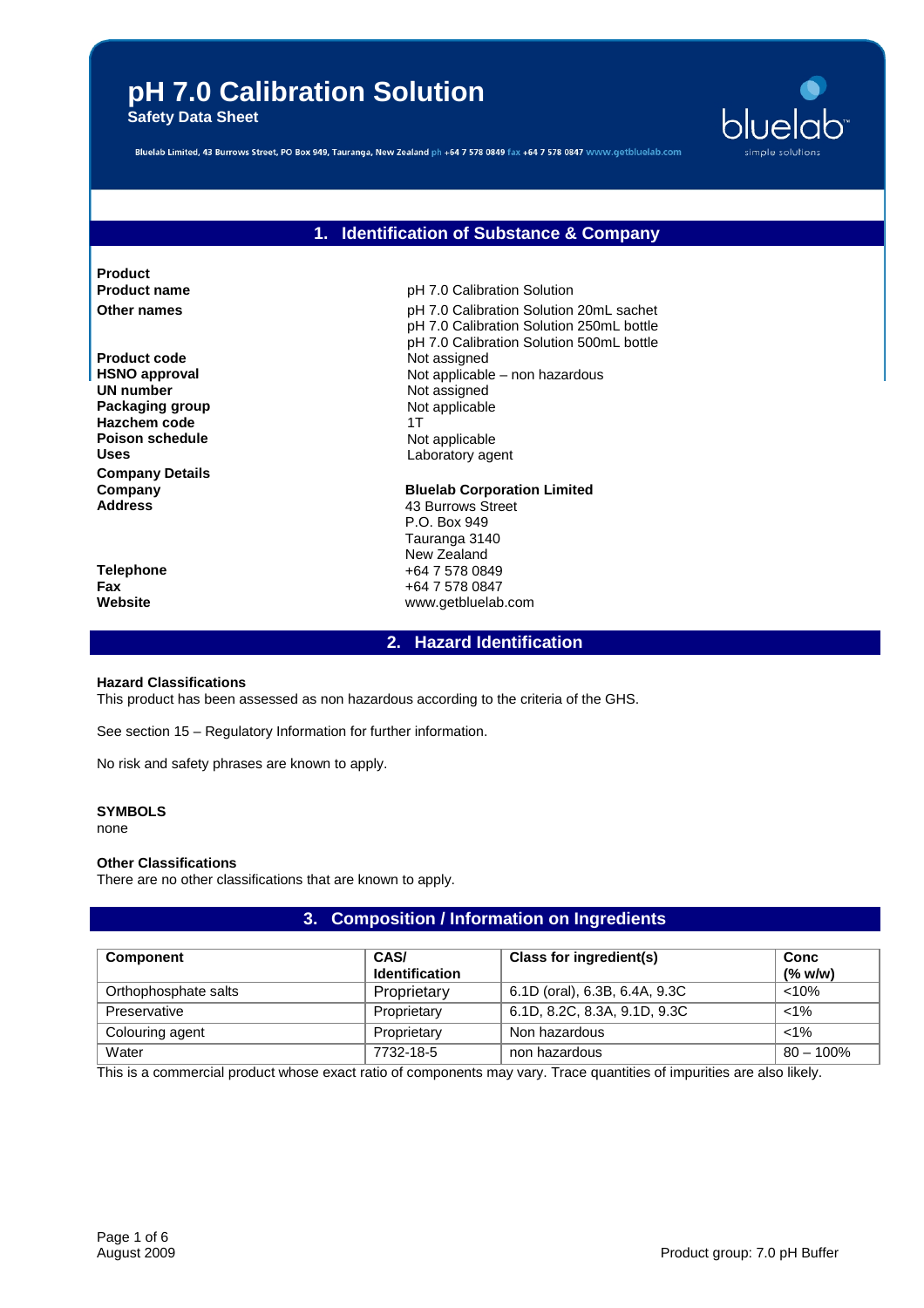**Safety Data Sheet**



Bluelab Limited, 43 Burrows Street, PO Box 949, Tauranga, New Zealand ph +64 7 578 0849 fax +64 7 578 0847 www.getbluelab.com

# **4. First Aid**

## **General Information**

|                       | You should seek medical advice, if you feel that you may have been poisoned, burned or irritated by this product.<br>If medical advice is needed, have this MSDS, product container or label at hand.                                                                                                                     |
|-----------------------|---------------------------------------------------------------------------------------------------------------------------------------------------------------------------------------------------------------------------------------------------------------------------------------------------------------------------|
| Recommended first aid | Ready access to running water is required. Accessible eyewash is recommended.                                                                                                                                                                                                                                             |
| facilities            | Emergency shower, hand wash, soap. CPR training, oxygen mask.                                                                                                                                                                                                                                                             |
| <b>Exposure</b>       |                                                                                                                                                                                                                                                                                                                           |
| <b>Swallowed</b>      | IF SWALLOWED: Do NOT induce vomiting. Rinse mouth. Contact a doctor if you feel<br>unwell.                                                                                                                                                                                                                                |
| Eye contact           | IF IN EYES: Rinse cautiously with water for several minutes. Remove contact lenses, if<br>present and easy to do. Apply continuous irrigation with water for at least 15 minutes<br>holding eyelids apart.                                                                                                                |
| <b>Skin contact</b>   | If skin irritation occurs: get medical advice/attention.                                                                                                                                                                                                                                                                  |
| <b>Inhaled</b>        | IF INHALED: If breathing is difficult, remove to fresh air and keep at rest in a position<br>comfortable for breathing. If patient is unconscious, place in the recovery position (on the<br>side) for transport and contact a doctor. If experiencing respiratory symptoms: Call a<br>POISON CENTER or doctor/physician. |

**Advice to Doctor** Treat symptomatically

| 5. Firefighting Measures                               |                                                                                                                                                                                                                                                                                                                                                                                 |  |
|--------------------------------------------------------|---------------------------------------------------------------------------------------------------------------------------------------------------------------------------------------------------------------------------------------------------------------------------------------------------------------------------------------------------------------------------------|--|
| Fire and explosion hazards:<br>Suitable extinguishing  | There are no specific risks for fire/explosion for this chemical. It is non-flammable.<br>Carbon dioxide, extinguishing powder, foam, fog sprays, water jets.                                                                                                                                                                                                                   |  |
| substances:<br>Unsuitable extinguishing<br>substances: | Unknown.                                                                                                                                                                                                                                                                                                                                                                        |  |
| <b>Products of combustion:</b>                         | Carbon dioxide, and if combustion is incomplete, carbon monoxide and smoke. Water.<br>May form toxic mixtures in air and may accumulate in sumps, pits and other low-lying<br>spaces, forming potentially explosive mixtures.                                                                                                                                                   |  |
| <b>Protective equipment:</b>                           | Self-contained breathing apparatus. Safety boots, non-flammable overalls, gloves, hat<br>and eye protection.                                                                                                                                                                                                                                                                    |  |
| Hazchem code:                                          | 1T                                                                                                                                                                                                                                                                                                                                                                              |  |
|                                                        | 6. Accidental Release Measures                                                                                                                                                                                                                                                                                                                                                  |  |
| <b>Emergency procedures</b>                            | In the event of spillage alert the fire brigade to location and give brief description of<br>hazard.<br>Wear protective equipment to prevent skin, eye and respiratory exposure.<br>Clear area of any unprotected personnel.<br>Contain using sand, earth or vermiculite.<br>Prevent by whatever means possible any spillage from entering drains, sewers, or water<br>courses. |  |
| Clean-up method                                        | Use absorbent (soil, sand or other inert material). Rags are not recommended for the<br>clean-up of spills, as they may create fire or environmental hazard. Collect and seal in<br>properly labelled containers or drums for disposal. If contamination of crops, sewers or<br>waterways has occurred advise local emergency services.                                         |  |
| <b>Disposal</b>                                        | Mop up and collect recoverable material into labelled containers for recycling or salvage.<br>Recycle containers wherever possible. This material may be suitable for approved<br>landfill. Dispose of only in accord with all regulations.                                                                                                                                     |  |
| <b>Precautions</b>                                     | Wear protective equipment to prevent skin and eye contamination and the inhalation of<br>vapours. Work up wind or increase ventilation.                                                                                                                                                                                                                                         |  |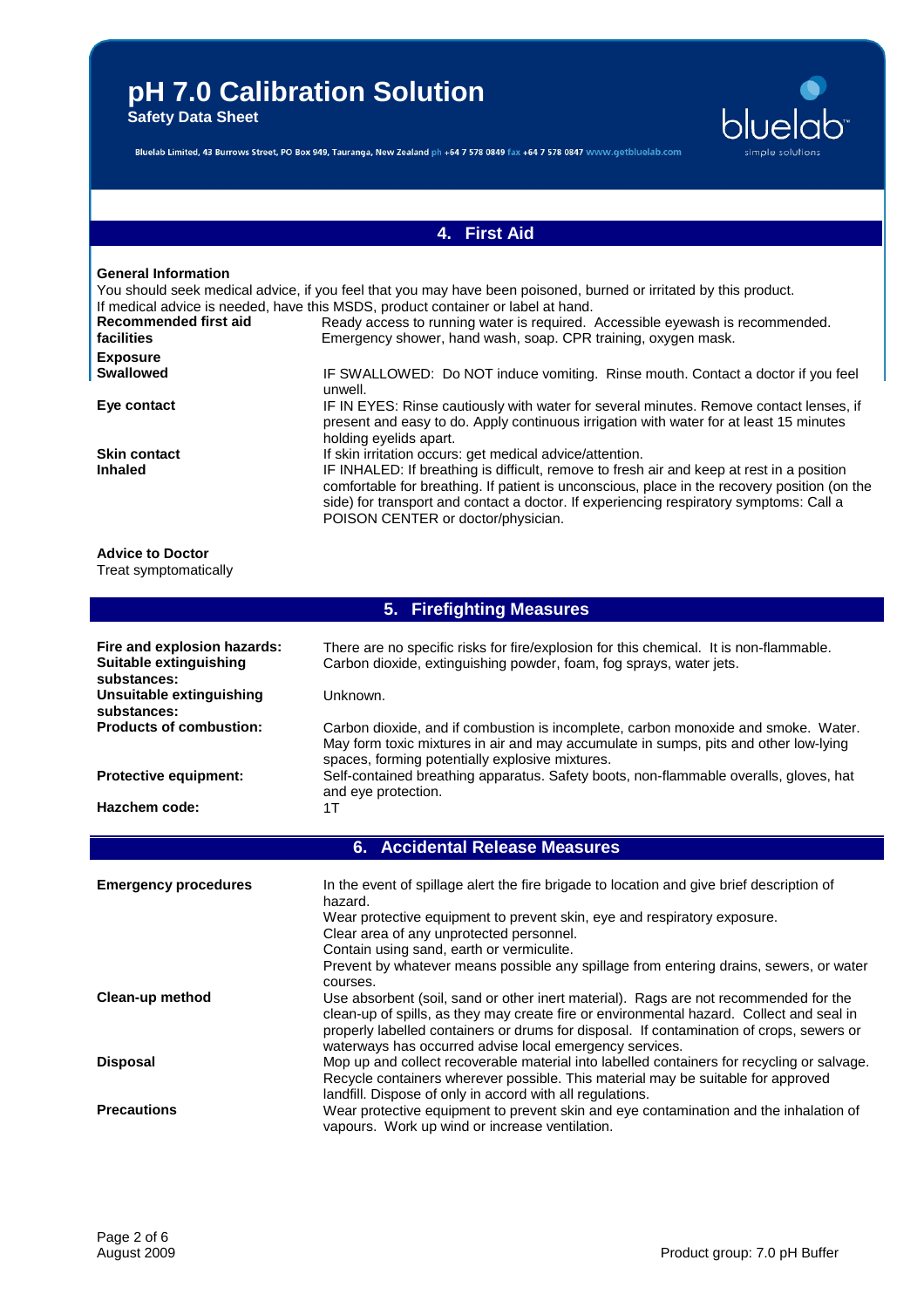**Safety Data Sheet**



Bluelab Limited, 43 Burrows Street, PO Box 949, Tauranga, New Zealand ph +64 7 578 0849 fax +64 7 578 0847 www.getbluelab.com

# **7. Storage & Handling**

**Storage Avoid storage of harmful substances with food.** Store out of reach of children. Containers should be kept closed in order to minimise contamination. Keep from extreme heat and open flames. Avoid contact with incompatible substances as listed in Section 10. **Handling** Keep exposure to a minimum, and minimise the quantities kept in work areas. See section 8 with regard to personal protective equipment requirements. Avoid skin and eye

# **8. Exposure Controls / Personal Protective Equipment**

contact and inhalation of vapour, mist or aerosols.

## **Workplace Exposure Standards**

A workplace exposure standard (WES) has not been established by the NZ Department of Labour for this product. There is a general limit of 10mg/m<sup>3</sup> for dusts and mists when limits have not otherwise been established.

| NZ Workplace         | Ingredient      | <b>WES-TWA</b>   | <b>WES-STEL</b>  |
|----------------------|-----------------|------------------|------------------|
| <b>Exposure Stds</b> | orthophosphate  | Data unavailable | Data unavailable |
| (OSH 2002)           | Indicator       | Data unavailable | Data unavailable |
|                      | Colouring agent | Data unavailable | Data unavailable |

### **Engineering Controls**

In industrial situations, it is expected that employee exposure to hazardous substances will be controlled to a level as far below the WES as practicable by applying the hierarchy of control required by the Health and Safety in Employment Act 1992 (HSE). Exposure can be reduced by process modification, use of local exhaust ventilation, capturing substances at the source, or other methods. If you believe air borne concentrations of mists, dusts or vapours are high, you are advised to modify processes or increase ventilation.

| <b>Personal Protective Equipment</b> |                                                                                                                                                                                                                               |
|--------------------------------------|-------------------------------------------------------------------------------------------------------------------------------------------------------------------------------------------------------------------------------|
| Eyes                                 | Protective eyewear is not normally necessary when using this product. However, it<br>always prudent to use protective eyewear if splashes are likely.                                                                         |
| <b>Skin</b>                          | If discomfort is felt (e.g., if pre-existing conditions exist, such as dermatitis, cuts or<br>sensitive skin), gloves may be helpful. If you suffer from dermatitis type skin conditions,<br>use gloves.                      |
| <b>Respiratory</b>                   | A respirator when airborne concentrations approach the WES (section 8) should be used.<br>If using a respirator, ensure that the cartridges are correct for the potential air<br>contamination and are in good working order. |

### **WES Additional Information** Not applicable

## **9. Physical & Chemical Properties**

**Appearance** Yellow coloured liquid **Odour**<br> **Definition**<br> **Definition**<br> **Definition**<br> **Definition**<br> **Definition**<br> **Definition**<br> **Definition**<br> **Definition**<br> **Definition Vapour pressure** Not available **Viscocity Like water Boiling point** ~100˚C **Volatile materials** Not applicable **Freezing / melting point** Not available **Solubility** Completely water soluble **Specific gravity / density**  $\sim$  1.0 g/mL<br>**Flash point** Non flamm **Danger of explosion** Not explosive **Auto-ignition temperature** Non flammable **Upper and lower flammable limits Corrosiveness** Non corrosive to metals

**pH** 7.0 @ 25°C **Non flammable** Non flammable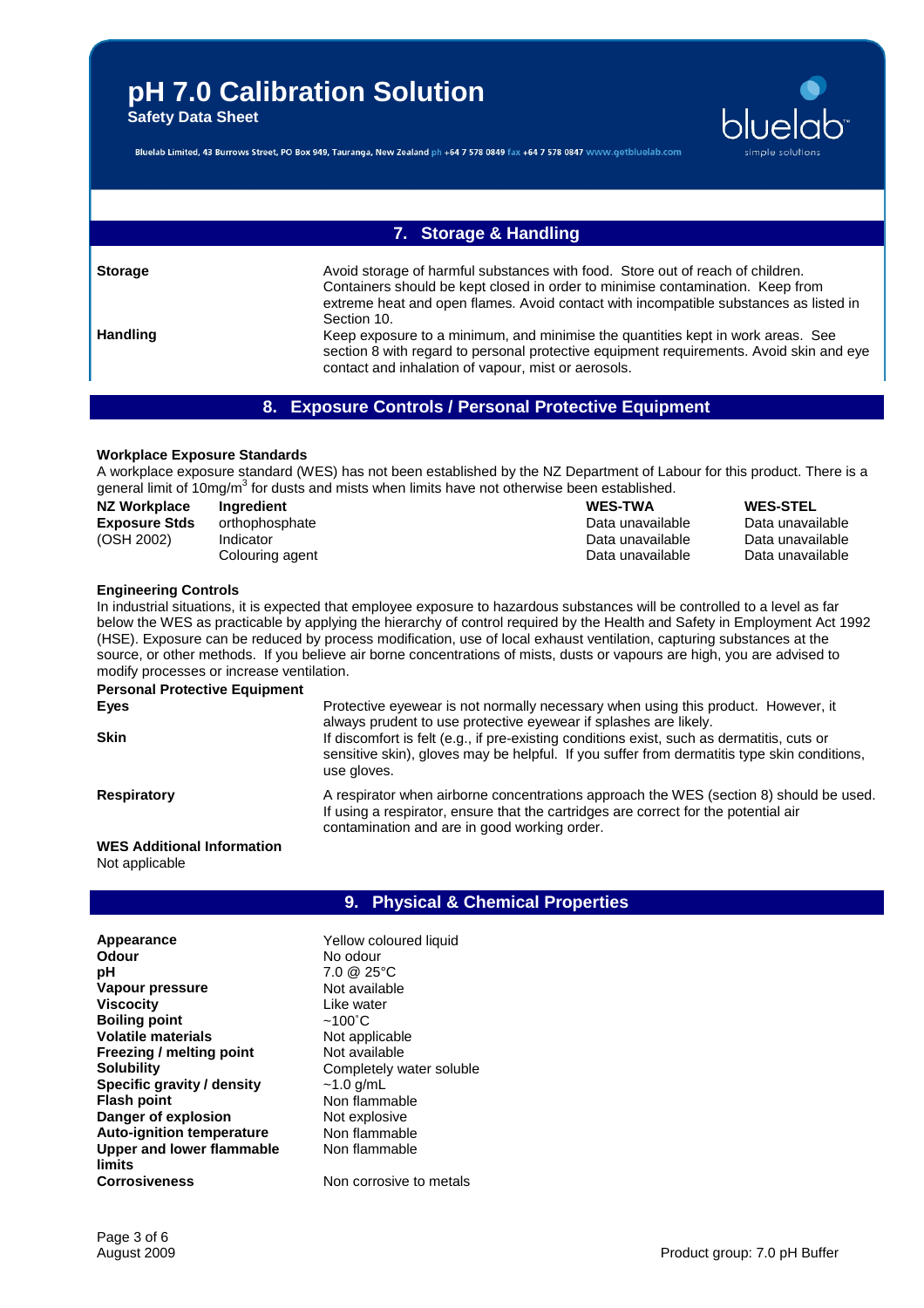**Safety Data Sheet**



Bluelab Limited, 43 Burrows Street, PO Box 949, Tauranga, New Zealand ph +64 7 578 0849 fax +64 7 578 0847 www.getbluelab.com

# **10. Stability & Reactivity**

| <b>Stability</b>                                                         | This product is unlikely to react or decompose under normal storage conditions. This<br>product will not undergo polymerisation reactions.                                |
|--------------------------------------------------------------------------|---------------------------------------------------------------------------------------------------------------------------------------------------------------------------|
| <b>Conditions to be avoided</b>                                          | Containers should be kept closed in order to avoid contamination. Keep from extreme<br>heat and open flames.                                                              |
| Incompatible groups<br><b>Substance Specific</b><br>Incompatibility      | Strong oxidisers, strong acids, strong bases<br>There are no specific incompatibilities for this chemical.                                                                |
| <b>Hazardous decomposition</b><br>products<br><b>Hazardous reactions</b> | Carbon dioxide, and if combustion is incomplete, carbon monoxide and smoke. Nitrogen,<br>and under some circumstances, oxides of nitrogen, water.<br>No specific hazards. |

# **11. Toxicological Information**

### **Summary**

No specific data is available for this product. Where available, toxicological data has been researched and data for the mixture calculated. The results of these calculations are presented below. The product is considered to have the following toxicity:

| <b>Supporting Data</b> |                                              |                                                                                                                                                                                                                                                                                                                                           |
|------------------------|----------------------------------------------|-------------------------------------------------------------------------------------------------------------------------------------------------------------------------------------------------------------------------------------------------------------------------------------------------------------------------------------------|
| Acute                  | Oral                                         | No data for mixture is available. Using LD50's for ingredients, the calculated LD50 (oral,<br>rat) for the mixture is > 5,000 mg/kg. Data considered includes:<br>Potassium dihydrogen orthophosphate: 1700mg/kg (rat), Di-sodium hydrogen<br>orthophosphate: >5000mg/kg, Indicator: 880 mg/kg (guinea pig), Colouring agent: no<br>data. |
|                        | Dermal                                       | No data for mixture is available. Using $LD_{50}$ 's for ingredients, the estimated $LD_{50}$ (dermal,<br>rat) for the mixture is >2,000 mg/kg. data considered includes: Potassium dihydrogen<br>orthophosphate: no data, Di-sodium hydrogen orthophosphate: no data, Indicator: no<br>data, Colouring agent: no data.                   |
|                        | <b>Inhaled</b>                               | No data for mixture is available. Using LC <sub>50</sub> 's for ingredients, the estimated LC <sub>50</sub><br>(inhalation, rat) for the mixture is >5,000 ppm. Data considered includes:<br>Potassium dihydrogen orthophosphate: no data, Di-sodium hydrogen orthophosphate: no<br>data, Indicator: no data, Colouring agent: no data.   |
|                        | Eye                                          | The mixture is not considered to be irritating to the eye, because none the ingredients,<br>present at >10% is considered to be eye irritants in more concentrated form.                                                                                                                                                                  |
|                        | <b>Skin</b>                                  | The mixture is not considered to be irritating to the skin, because none of the ingredients<br>present at >10% are considered to be skin irritants in more concentrated form.                                                                                                                                                             |
| <b>Chronic</b>         | <b>Sensitisation</b>                         | The mixture is not considered to be a sensitizer, because none of the ingredients present<br>in greater than 0.1% are known to be sensitizers.                                                                                                                                                                                            |
|                        | <b>Mutagenicity</b>                          | No data for mixture is available. No ingredient present at concentrations > 0.1% is<br>considered a mutagen.                                                                                                                                                                                                                              |
|                        | Carcinogenicity                              | No data for mixture is available. No ingredient present at concentrations > 0.1% is<br>considered a carcinogen.                                                                                                                                                                                                                           |
|                        | Reproductive /<br>Developmental              | No data for mixture is available. No ingredient present at concentrations > 0.1% is<br>considered a reproductive or developmental toxicant or have any effects on or via<br>lactation.                                                                                                                                                    |
|                        | <b>Systemic</b>                              | The mixture is not considered to be a target organ toxicant, because none of the<br>ingredients present in greater than 1% are suspected to be a target organ toxicant.                                                                                                                                                                   |
|                        | <b>Aggravation of</b><br>existing conditions | None known.                                                                                                                                                                                                                                                                                                                               |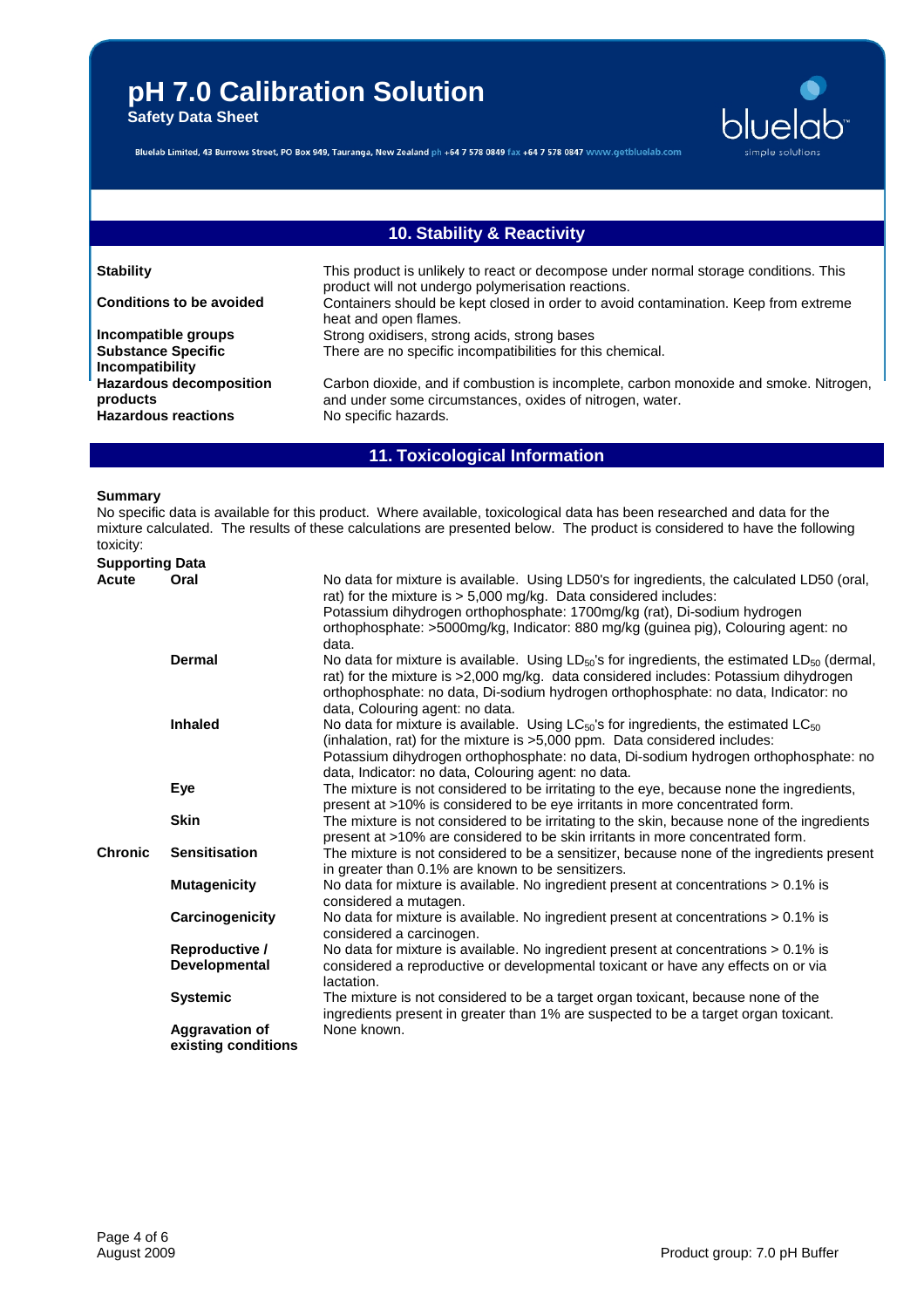**Safety Data Sheet**



Bluelab Limited, 43 Burrows Street, PO Box 949, Tauranga, New Zealand ph +64 7 578 0849 fax +64 7 578 0847 www.getbluelab.com

## **12. Ecological Data**

#### **Summary**

| ecotoxicity groups:                                | No specific data is available for this product. Where available, ecotoxicological data has been researched and data for the<br>mixture calculated. The results of these calculations are presented below. The product is considered to have the following                                               |                  |  |
|----------------------------------------------------|---------------------------------------------------------------------------------------------------------------------------------------------------------------------------------------------------------------------------------------------------------------------------------------------------------|------------------|--|
| <b>Supporting Data</b>                             |                                                                                                                                                                                                                                                                                                         |                  |  |
| <b>Aquatic</b>                                     | No data for mixture is available. Using $EC_{50}$ 's for ingredients, the estimated $EC_{50}$ for the<br>mixture is > 100 mg/L. Data considered includes: Potassium dihydrogen<br>orthophosphate: no data, Di-sodium hydrogen orthophosphate: no data, Indicator: no<br>data, Colouring agent: no data. |                  |  |
| <b>Bioaccumulation</b>                             | This product is biodegradable.                                                                                                                                                                                                                                                                          |                  |  |
| <b>Degradability</b>                               | It will not accumulate in the soil or water or cause long term problems.                                                                                                                                                                                                                                |                  |  |
| Soil                                               | No data available for the mixture. This product is not classified as ecotoxic in the soil<br>environment. The soil toxicity value for the mixture is estimated to be $\geq 100$ mg/kg.                                                                                                                  |                  |  |
| <b>Terrestrial vertebrate</b>                      | This product is not considered harmful to terrestrial vertebrates. No $LC_{50}$ (diet) data for<br>ingredients are available and the classification is based on the $LD_{50}$ (oral) – see section<br>$11 - \text{oral toxicity.}$                                                                      |                  |  |
| <b>Terrestrial invertebrate</b><br><b>Biocidal</b> | The mixture is not considered harmful to terrestrial invertebrates.<br>Not applicable                                                                                                                                                                                                                   |                  |  |
| <b>Environmental effect levels:</b>                | <b>Ingredients</b>                                                                                                                                                                                                                                                                                      | EEL              |  |
|                                                    | Potassium dihydrogen orthophosphate                                                                                                                                                                                                                                                                     | Data unavailable |  |
|                                                    | Di-sodium hydrogen orthophosphate                                                                                                                                                                                                                                                                       | Data unavailable |  |
|                                                    | Indicator                                                                                                                                                                                                                                                                                               | Data unavailable |  |

# **13. Disposal Considerations**

| <b>Restrictions</b>    | There are no product-specific restrictions, however, local council and resource consent<br>conditions may apply, including requirements of trade waste consents.                                                                                                            |  |
|------------------------|-----------------------------------------------------------------------------------------------------------------------------------------------------------------------------------------------------------------------------------------------------------------------------|--|
| <b>Disposal method</b> | Disposal of this product must comply with the requirements of the Resource Management<br>Act for which approval should be sought from the Regional Authority. The substance<br>must be treated and therefore rendered non-hazardous before discharge to the<br>environment. |  |
| Contaminated packaging | Rinse containers with water before disposal. Preferably re-cycle container, otherwise<br>send to landfill or similar.                                                                                                                                                       |  |

## **14. Transport Information**

Not regulated for transport of dangerous goods: UN, IATA, IMDG.

| UN number:<br>Class(es):<br><b>Precautions:</b> | Not assigned<br>Not applicable<br>Not applicable | Proper shipping name:<br>Packing group:<br>Hazchem code: | Not applicable<br>Not applicable |
|-------------------------------------------------|--------------------------------------------------|----------------------------------------------------------|----------------------------------|
|                                                 |                                                  |                                                          |                                  |

# **15. Regulatory Information**

## NEW ZEALAND:

Not considered a hazardous substance according to the criteria of the New Zealand Hazardous Substances and New Organisms Act (HSNO) legislation. No hazard and precautionary phrases apply.

#### **Specific Workplace Controls (as per HSNO approval referenced to Controls Matrix)** Key workplace requirements are:

Colouring agent

| Rev workplace requirements are. |               |
|---------------------------------|---------------|
| <b>MSDS</b>                     | Not required  |
| Labelling                       | Not required. |
| Emergency plan                  | Not required. |
| Approved handler/Tracking       | Not required. |
| Signage                         | Not required. |
| Test certificate                | Not required. |

Data unavailable